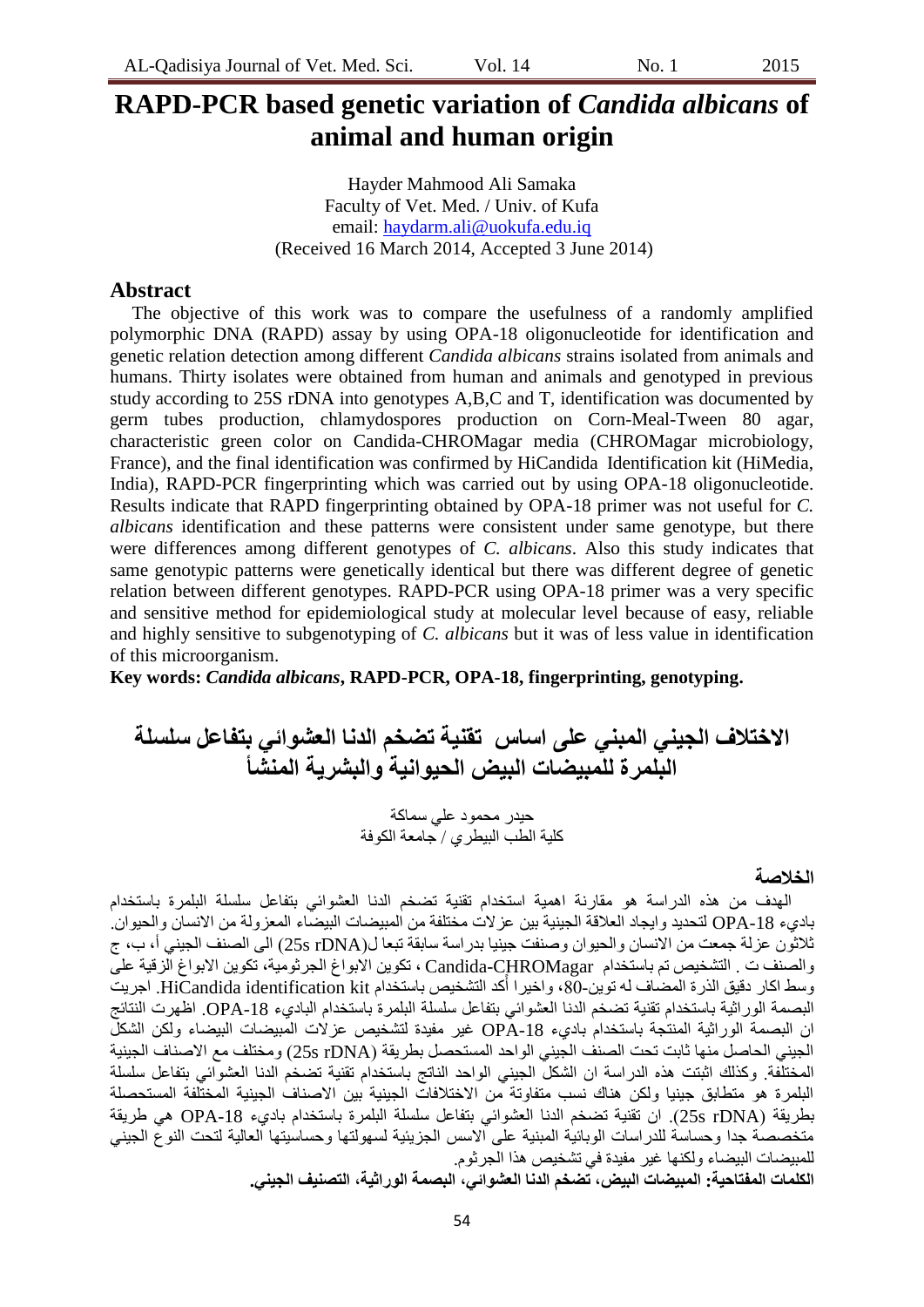# **Introduction**

Dimorphic fungi from the genus *Candida* are present in humans and animals as harmless commensal or opportunistic microorganisms (1) causing serious and disseminated infections in cats, dogs, fowls, swine, cattle and horses or effect a single organ as is the case in piglet diarrhea and chicken thrush (2), urinary tract infections (3) or skin infection (4), while in humans causing wide range of locally and systemic infection specially in immunocompromized patients (5). Random amplified polymorphic DNA (RAPD) is used previously to characterize *Candida* isolates for medical and epidemiological studies (6, 7, 8). Despite the advantages of that RAPD profile provide a simple way for yeast identification at the species level and, in addition that RAPD could be useful in typing individual strains, routine identifications of yeasts by these genotypic methods have the important disadvantages of being laborious and timeconsuming, as well as needing specialized equipment and, sometimes, requiring prior knowledge of nucleotide sequences in the target species (6, 9). In Iraq, there are previous studies about genotyping of *Candida albicans* on a genetic level according to 25S rDNA analysis in human and animals (10,11) and by RAPD technique in humans (12) but no previous studies about *C. albicans* isolated from animal origin and if it is related genetically with other strains from human origin. So, this study come to demonstrate the efficiency of PCR technique using OPA-18 primer as tool for *C. albicans* identification and focusing on the genetic relation of *C. albicans* isolated from animals and human origin by RAPD-PCR technique.

# **Materials and methods**

A total of thirty *C. albicans* strains were obtained from clinical cases in humans  $(n=17)$  and animals  $(n=13)$  and genotyped previously according to 25S rDNA (10,11) as follows; genotype A: 11 isolates, genotype B: 10 isolates, genotype C: 5 isolates and genotype T: 4 isolates. In this study, the identification of all strains was confirmed by germ tubes production, chlamydospores production on Corn-Meal-Tween 80 agar, characteristic green color on Candida-CHROMagar media (CHROMagar microbiology, France), and the final identification was confirmed by HiCandida Identification kit (HiMedia, India).

**DNA extraction**: For DNA extraction, yeasts were grown on Sabouraud Dextrose Agar plates (Difco) at 37°C for 24h. A single colony was cultured overnight on YPD broth (1% yeast extract, 2% peptone and 2% dextrose) at 37°C and 200 RPM agitation. DNA was extracted using the DNA-Pure Yeast Genomic Kit (bio World, USA) according manufacturer's protocols. All DNA samples were stored at -20<sup>°</sup>C until use.

**RAPD-PCR and Primer:** Random amplified polymorphic DNA profiles were obtained with primer OPA-18 (5'- AGCTGACCGT-3') (BioCorp, Canada), according to a previously described method (9) with little modifications. The reaction mixture contained: 12.5 Robust 2G Hotstart Readymix (Kappa biosystem, South Africa), 2.5µl (25 pmol) of primer, 5µL DNA template and complete the volume by molecular grade water to 25µL final volume. The reaction mixtures were subjected to the following thermal cycling parameters in a TECHNE TC-300 thermocycler (Bibby Scientific, UK):  $94^{\circ}$ C for 3 min followed by 30 cycles of  $94^{\circ}$ C for 30 sec.,  $60^{\circ}$ C for 15 sec.,  $72^{\circ}$ C for 1 min and final extension at  $72^{\circ}$ C for 10 min following the last cycle. All reaction products were characterized by electrophoresis on 1.5% agarose-ethidium bromide gel in 1X TBE buffer at 75V for 75min. data analyzed by gel documentation system (SCIE-PLAS, UK), and gene tool analysis software (Syngene, UK).

# **Results**

The results of the RAPD-PCR technique for *C. albicans* strains isolated from different sources by OPA-18 primer showed presence of four different patterns (Fig. 1), these fingerprints related to genotype patterns based on 25S rDNA and there was no difference between animal and human source isolates (Table 1).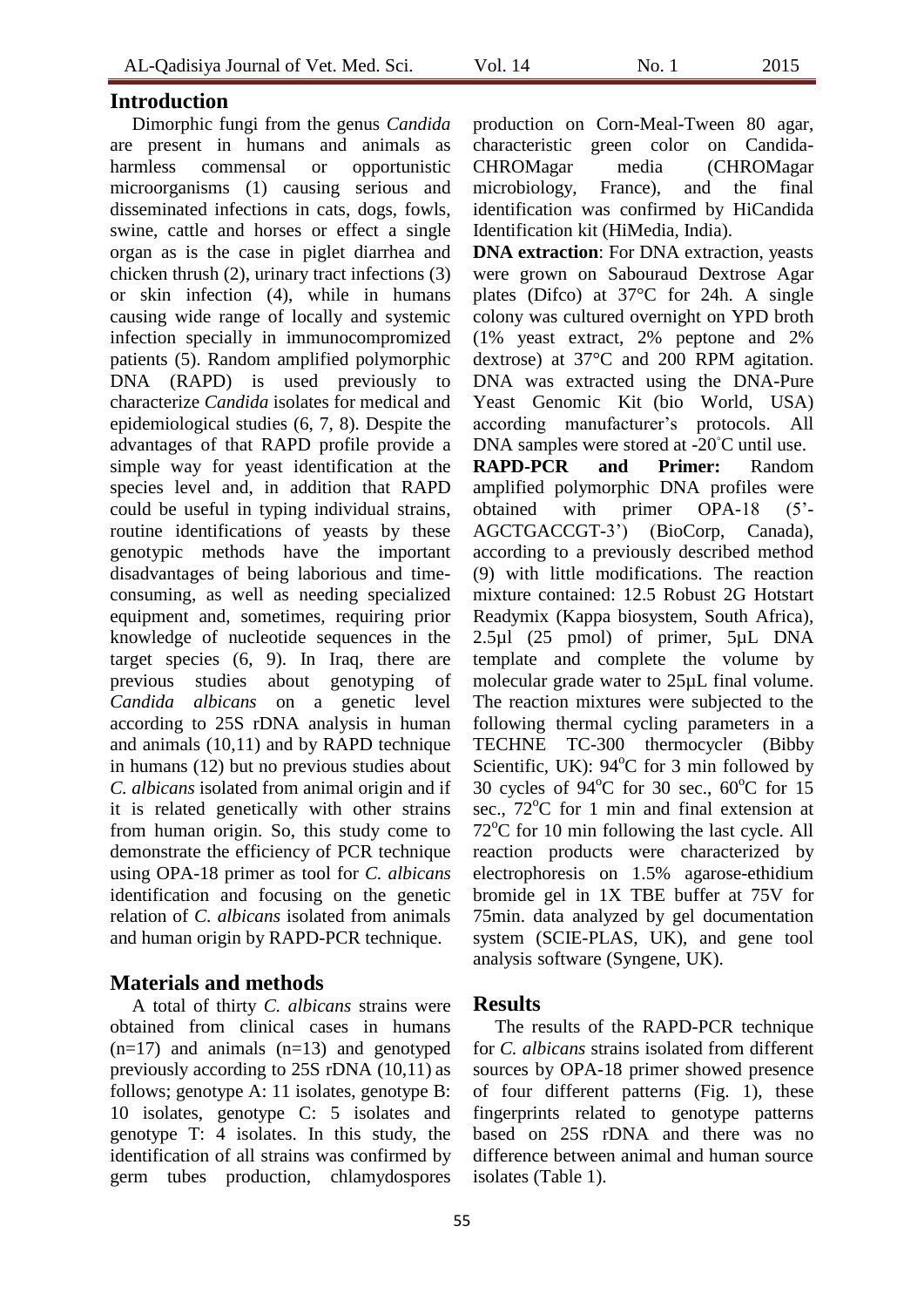

**Fig. 1: RAPD-PCR fingerprinting using OPA-18 primer,***Candida albicans* **genotype A, B, C and T.** 

**Table (1): Molecular weights of the monomorphic RAPD bands considered for different genotypic isolates of** *C. albicans***.**

| Number<br>of strains | <b>RAPD-PCR</b><br>fingerprinting<br>(bp)    |
|----------------------|----------------------------------------------|
| 11                   | 375                                          |
| 10                   | 430, 330, 250                                |
| 5                    | 500, 440, 335                                |
| 4                    | 700, 570, 470,<br>390, 340, 300,<br>235, 200 |
|                      |                                              |

\***According to 25S rDNA, \*\*Data analyzed by gene tool analysis software (Syngene, UK).**

## **Discussion**

Molecular techniques based on RAPD-PCR have been used as a tool for diagnosis of several fungal species (13). The present study shows that fingerprints are specific for *C. albicans* subgenotypes but it's not useful for *C. albicans* detection. This conclusion conflicted by the finding of (14) and (15), who reported that RAPD-PCR patterns enabled the direct identification of *Candida* species, including *C. albicans* and contrary to (12) who found different RAPD patterns by using OPA-18 in her study to *C. albicans* isolated from vaginitis cases in Iraq, while data partially agree with (16) and (17), who found different patterns related to OPA-18 primer and they consider these patterns as identification feature. On the other hand, RAPD-PCR technique with OPA-18 primer showed specific, constant and different band patterns for each strains group. This is contrary to the results reported by (18), who mentioned that the RAPD-PCR patterns obtained with OPE-18 primer for identification of clinical isolates were consistent. The failure to obtain specific patterns for all *C. albicans* strains in this

study raises the question of reliability of this primer in the diagnosis of *C. albicans*. This report revealed that using of RAPD with the primer OPA-18 is highly discriminatory for subgenotyping of *C. albicans* isolate from different sources. Consistent RAPD patterns were obtained by using OPA-18 oligonucleotide allowed rapid, accurate, reliable, and simple differentiation of *C. albicans* genotypes and this strongly supported by (14) and (19). In addition, using of RAPD fingerprints can aid in the study of nosocomial fungal-infection epidemiology by having the ability to delineate discriminate among strains of the various *Candida* species evaluated at the genetic level (19). This report indicate that RAPD fingerprinting obtained by OPA-18 primer was not useful for *C. albicans* identification and there are no genetic differences between *C. albicans* isolated from animal and human origin, as well it is useful in demonstration some correlations among *C. albicans* isolates under subgenotype level but it's a weak marker for epidemiological studies.